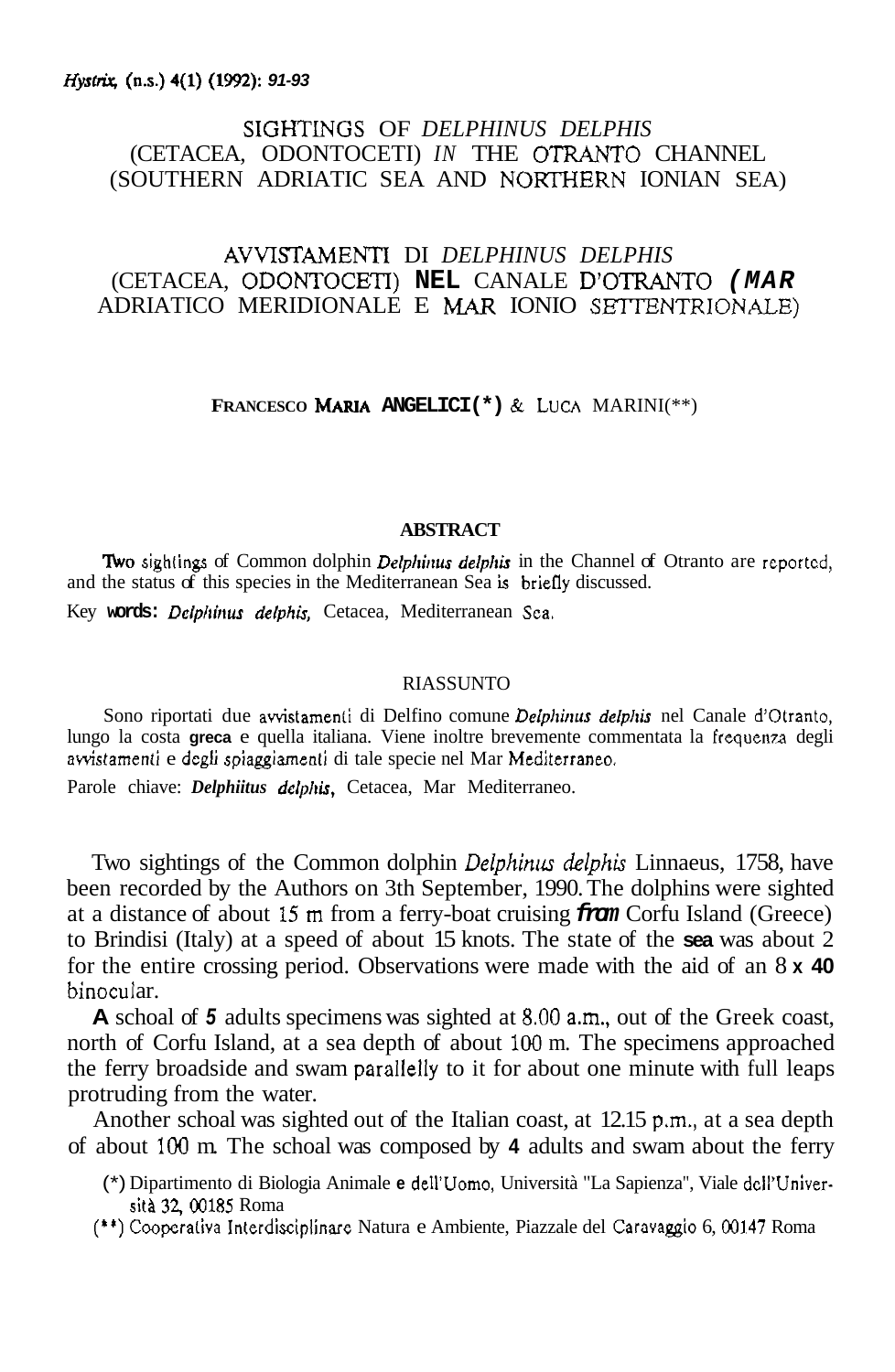similarly to the previous schoal. About 25 seconds later it brought about its direction. This sighting also lasted about one minute.

Besides, we recorded a schoai of **4-6** specimens of Striped dolphin *Stenella coeruleodba* (Meyen, 1833) on the 18th August 1990, at 11.30 am., along the ferry-line Tgoumenitsa - Patras, between the Greek mainland and the Isle of Ithaca. The estimated sighting locations are reported in Fig.1.

Common dolphin was considered abundant in the Mediterranean Sea in the past (Tocchi, 1965; Cagnolaro et al., 1983) but it seems to have declined siace the *'703,* at least in Western part of the basin: perhaps it has been replacing by Striped dolphin (Perrin, 1988). *Delphinus delphis* is still abundant in the southern Mediterranean (Duguy et al., 1983).

The lack of Common dolphin records appears significative in stranding data recorded by Centro Studi Cetacei (1987, 1988, 1990) in the southern Adriatic Sea and in the northern Ionian Sea, especially if compared with the 45 specimens of Striped dolphin stranded in the same years and in the same area.

Recently Politi et al. (1992) report some sightings of Common dolphin along Greek Ionian Islands.

In addition, according to our opinion, the many sightings of Common dolphin by occasional {non specialist) observers in the Otranto Channel and in the Aegean Sea (reported by Pilleri & Pilleri, 1987) can't be considered fully reliable.